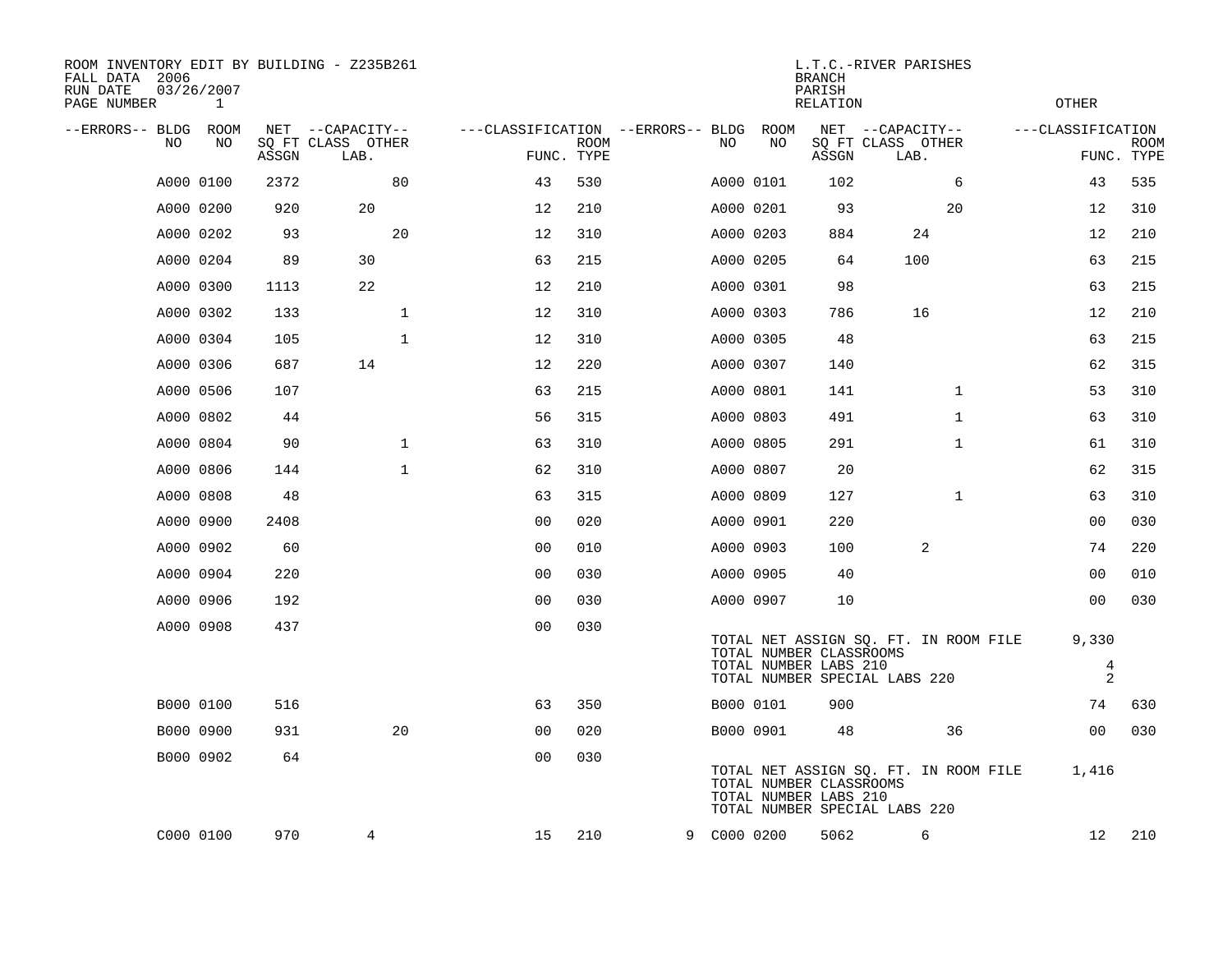| ROOM INVENTORY EDIT BY BUILDING - Z235B261<br>FALL DATA 2006<br>RUN DATE<br>PAGE NUMBER |           | 03/26/2007<br>2 |       |                           |                | L.T.C.-RIVER PARISHES<br><b>BRANCH</b><br>PARISH<br><b>OTHER</b><br>RELATION |                           |  |           |            |                                                         |                                                                        |                                        |                           |
|-----------------------------------------------------------------------------------------|-----------|-----------------|-------|---------------------------|----------------|------------------------------------------------------------------------------|---------------------------|--|-----------|------------|---------------------------------------------------------|------------------------------------------------------------------------|----------------------------------------|---------------------------|
| --ERRORS-- BLDG                                                                         |           | ROOM            |       | NET --CAPACITY--          |                | ---CLASSIFICATION --ERRORS-- BLDG                                            |                           |  |           | ROOM       |                                                         | NET --CAPACITY--                                                       | ---CLASSIFICATION                      |                           |
|                                                                                         | NO.       | NO              | ASSGN | SQ FT CLASS OTHER<br>LAB. |                |                                                                              | <b>ROOM</b><br>FUNC. TYPE |  | NO        | NO         | ASSGN                                                   | SQ FT CLASS OTHER<br>LAB.                                              |                                        | <b>ROOM</b><br>FUNC. TYPE |
|                                                                                         | C000 0201 |                 | 480   | 12                        |                | 12                                                                           | 110                       |  |           | C000 0202  | 210                                                     | 16                                                                     | 12                                     | 310                       |
|                                                                                         | C000 0203 |                 | 352   | 16                        |                | 63                                                                           | 215                       |  |           | C000 0204  | 352                                                     | 17                                                                     | 63                                     | 215                       |
|                                                                                         | C000 0300 |                 | 1925  | 20                        |                | 12                                                                           | 210                       |  |           | C000 0301  | 336                                                     | 20                                                                     | 12                                     | 220                       |
|                                                                                         | C000 0302 |                 | 120   | 20                        |                | 63                                                                           | 215                       |  |           | C000 0303  | 120                                                     | 26                                                                     | 12                                     | 310                       |
|                                                                                         | C000 0304 |                 | 506   | 30                        |                | 63                                                                           | 215                       |  |           | C000 0400  | 1833                                                    | 40                                                                     | 12                                     | 210                       |
|                                                                                         | C000 0401 |                 | 99    |                           |                | 63                                                                           | 215                       |  |           | C000 0402  | 92                                                      |                                                                        | 63                                     | 215                       |
|                                                                                         | C000 0403 |                 | 206   |                           | $\mathbf{1}$   | 12                                                                           | 310                       |  |           | C000 0500  | 3363                                                    | 67                                                                     | 12                                     | 210                       |
|                                                                                         | C000 0501 |                 | 210   |                           |                | 63                                                                           | 215                       |  |           | C000 0502  | 195                                                     | $\mathbf{1}$                                                           | 12                                     | 310                       |
|                                                                                         | C000 0503 |                 | 450   | 30                        |                | 12                                                                           | 110                       |  |           | C000 0600  | 2552                                                    | 51                                                                     | 12                                     | 210                       |
|                                                                                         | C000 0601 |                 | 450   | 30                        |                | 12                                                                           | 110                       |  |           | C000 0602  | 188                                                     | $\mathbf{1}$                                                           | 12                                     | 310                       |
|                                                                                         | C000 0603 |                 | 225   |                           |                | 63                                                                           | 215                       |  |           | C000 0900  | 1714                                                    |                                                                        | 00                                     | 020                       |
|                                                                                         | C000 0901 |                 | 150   |                           |                | 0 <sub>0</sub>                                                               | 030                       |  |           | C000 09010 | 352                                                     |                                                                        | 00                                     | 030                       |
|                                                                                         | C000 0902 |                 | 105   |                           |                | 0 <sub>0</sub>                                                               | 030                       |  |           | C000 0903  | 108                                                     |                                                                        | 00                                     | 030                       |
|                                                                                         | C000 0904 |                 | 130   |                           |                | 00                                                                           | 030                       |  |           | C000 0905  | 250                                                     |                                                                        | 0 <sub>0</sub>                         | 010                       |
|                                                                                         | C000 0906 |                 | 34    |                           |                | 0 <sub>0</sub>                                                               | 030                       |  |           | C000 0907  | 250                                                     |                                                                        | 00                                     | 030                       |
|                                                                                         | C000 0908 |                 | 38    |                           |                | 0 <sub>0</sub>                                                               | 030                       |  |           | C000 0909  | 240<br>TOTAL NUMBER CLASSROOMS<br>TOTAL NUMBER LABS 210 | TOTAL NET ASSIGN SQ. FT. IN ROOM FILE<br>TOTAL NUMBER SPECIAL LABS 220 | 00<br>20,296<br>3<br>6<br>$\mathbf{1}$ | 030                       |
| 9                                                                                       | D000 0100 |                 | 1770  | 1                         |                | 12                                                                           | 210                       |  |           | D000 0101  | 230                                                     | $\mathbf 1$                                                            | 12                                     | 210                       |
| 9                                                                                       | D000 0102 |                 | 727   | $\mathbf{1}$              |                | 12                                                                           | 210                       |  |           | D000 0103  | 63                                                      | 3                                                                      | 12                                     | 210                       |
|                                                                                         | D000 0104 |                 | 93    |                           | $\overline{3}$ | 12                                                                           | 310                       |  |           | D000 0105  | 95                                                      | 13                                                                     | 63                                     | 215                       |
|                                                                                         | D000 0106 |                 | 615   | 15                        |                | 11                                                                           | 210                       |  |           | D000 0107  | 633                                                     | 20                                                                     | 11                                     | 210                       |
|                                                                                         | D000 0108 |                 | 100   |                           | 24             | 12                                                                           | 310                       |  |           | D000 0109  | 604                                                     | 24                                                                     | 12                                     | 210                       |
|                                                                                         | D000 0110 |                 | 100   |                           | 26             | 12                                                                           | 310                       |  |           | D000 0111  | 54                                                      | 26                                                                     | 63                                     | 215                       |
| 9                                                                                       | D000 0112 |                 | 188   | 36                        |                | 12                                                                           | 210                       |  |           | D000 0200  | 790                                                     | 16                                                                     | 12                                     | 210                       |
|                                                                                         | D000 0201 |                 | 178   |                           |                | 63                                                                           | 215                       |  | D000 0202 |            | 98                                                      | $\mathbf{1}$                                                           | 12                                     | 310                       |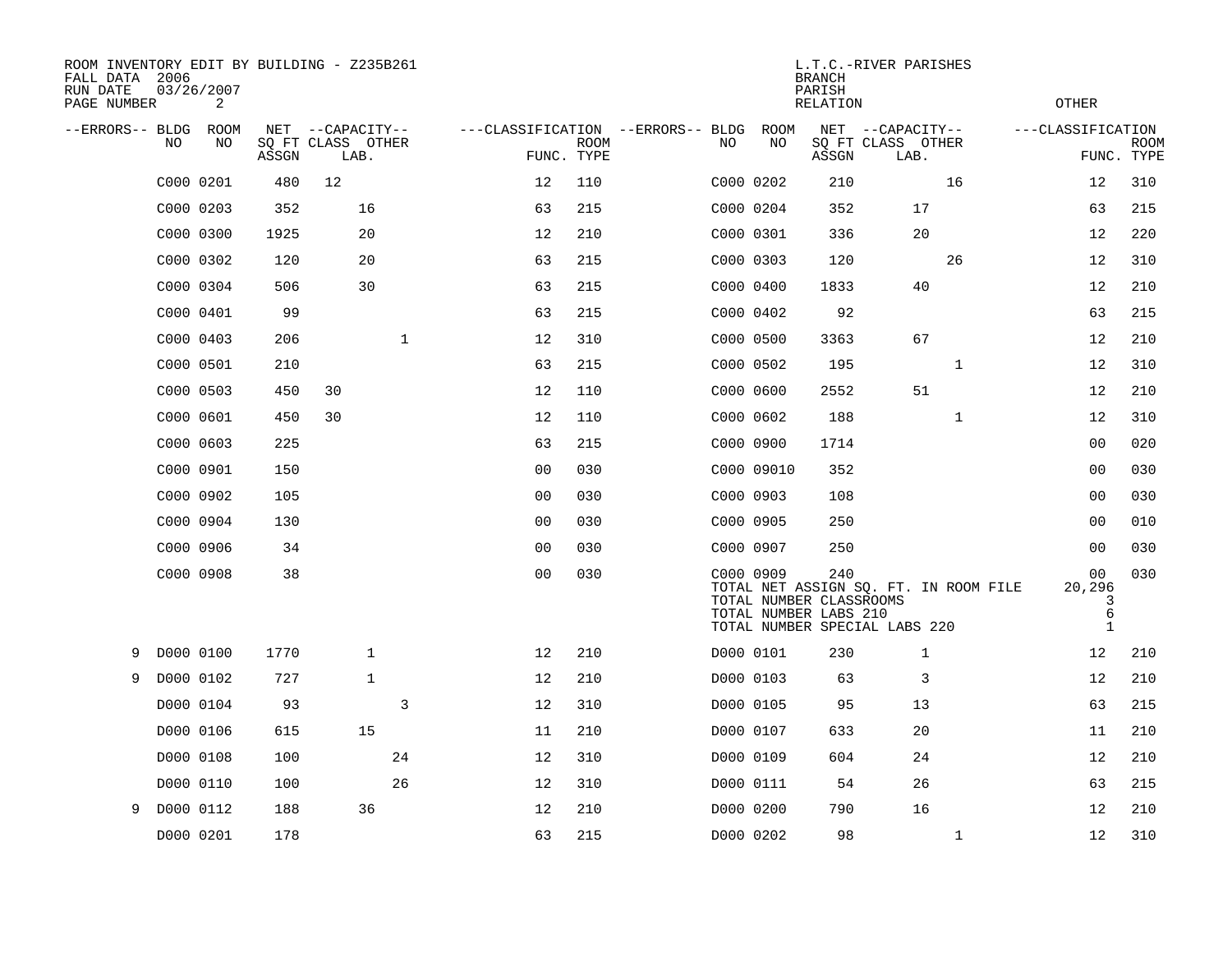| ROOM INVENTORY EDIT BY BUILDING - Z235B261<br>FALL DATA<br>RUN DATE<br>PAGE NUMBER | 2006      | 03/26/2007<br>3 |       |              |                                               | L.T.C.-RIVER PARISHES<br><b>BRANCH</b><br>PARISH<br><b>RELATION</b> |                           |  |           |            |                                                                                   |                                               |                                       | OTHER |                                 |             |
|------------------------------------------------------------------------------------|-----------|-----------------|-------|--------------|-----------------------------------------------|---------------------------------------------------------------------|---------------------------|--|-----------|------------|-----------------------------------------------------------------------------------|-----------------------------------------------|---------------------------------------|-------|---------------------------------|-------------|
| --ERRORS-- BLDG ROOM                                                               | NO        | NO.             | ASSGN |              | NET --CAPACITY--<br>SQ FT CLASS OTHER<br>LAB. | ---CLASSIFICATION --ERRORS-- BLDG                                   | <b>ROOM</b><br>FUNC. TYPE |  | NO        | ROOM<br>NO | ASSGN                                                                             | NET --CAPACITY--<br>SQ FT CLASS OTHER<br>LAB. |                                       |       | ---CLASSIFICATION<br>FUNC. TYPE | <b>ROOM</b> |
|                                                                                    | D000 0203 |                 | 14    |              |                                               | 63                                                                  | 215                       |  | D000 0204 |            | 479                                                                               | 32                                            |                                       |       | 12                              | 110         |
|                                                                                    | D000 0300 |                 | 2007  |              | 40                                            | 12                                                                  | 210                       |  | D000 0301 |            | 98                                                                                |                                               | $\mathbf{1}$                          |       | 12                              | 310         |
|                                                                                    | D000 0302 |                 | 14    |              |                                               | 63                                                                  | 215                       |  | D000 0303 |            | 244                                                                               |                                               |                                       |       | 63                              | 215         |
|                                                                                    | D000 0304 |                 | 136   |              |                                               | 63                                                                  | 215                       |  | D000 0900 |            | 418                                                                               |                                               |                                       |       | 0 <sub>0</sub>                  | 020         |
|                                                                                    | D000 0901 |                 | 165   |              |                                               | 0 <sub>0</sub>                                                      | 030                       |  | D000 0902 |            | 180                                                                               |                                               |                                       |       | 0 <sub>0</sub>                  | 030         |
|                                                                                    | D000 0903 |                 | 180   |              |                                               | 0 <sub>0</sub>                                                      | 030                       |  | D000 0904 |            | 55                                                                                |                                               |                                       |       | 0 <sub>0</sub>                  | 030         |
|                                                                                    | D000 0905 |                 | 48    |              |                                               | 0 <sub>0</sub>                                                      | 010                       |  |           |            | TOTAL NUMBER CLASSROOMS<br>TOTAL NUMBER LABS 210<br>TOTAL NUMBER SPECIAL LABS 220 |                                               | TOTAL NET ASSIGN SO. FT. IN ROOM FILE |       | 9,330<br>10                     |             |
| 9                                                                                  | E000 0100 |                 | 917   | $\mathbf{1}$ |                                               | 12                                                                  | 110                       |  |           | E000 0101  | 858                                                                               | 20                                            |                                       |       | 12                              | 110         |
|                                                                                    | E000 0901 |                 | 49    |              | 20                                            | 0 <sub>0</sub>                                                      | 030                       |  |           |            | TOTAL NUMBER CLASSROOMS<br>TOTAL NUMBER LABS 210<br>TOTAL NUMBER SPECIAL LABS 220 |                                               | TOTAL NET ASSIGN SO. FT. IN ROOM FILE |       | 1,775<br>2                      |             |
| 5                                                                                  | F000      |                 |       |              |                                               |                                                                     |                           |  | NO ROOMS  |            |                                                                                   |                                               |                                       |       |                                 |             |
| 5                                                                                  | G000      |                 |       |              |                                               |                                                                     |                           |  | NO ROOMS  |            |                                                                                   |                                               |                                       |       |                                 |             |